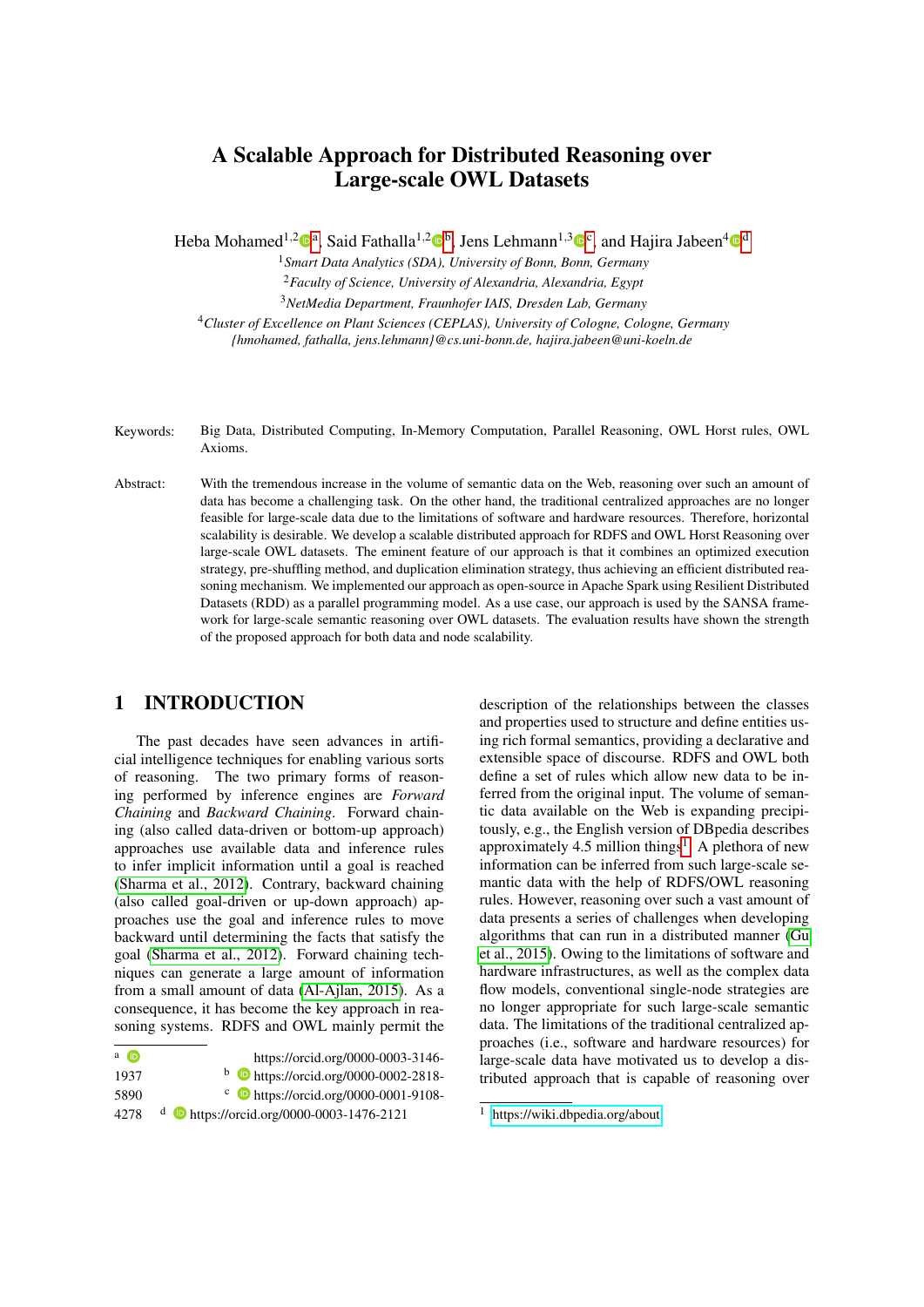large amount of data being produced regularly to gain implicit knowledge. Therefore, we introduce an attempt of developing a scalable distributed approach for RDFS and OWL Horst Reasoning over largescale OWL datasets. In addition, we found that selecting the optimum rule execution order greatly improves the performance. The eminent feature of our approach is that it combines an optimized execution strategy, pre-shuffling method, and duplication elimination strategy, thus achieving an efficient distributed reasoning mechanism.

The Spark framework is an in-memory distributed framework using *Resilient Distributed Dataset* (RDD) as the primary abstraction for parallel processing provided by Spark. There are many benefits of using RDDs, including in-memory computation, fault-tolerance, partitioning, and persistence across worker nodes. Our approach uses Apache Spark for distributed and scalable in-memory processing. We aim at answering the question: *(RQ) How can we infer implicit knowledge from large-scale Linked Data distributed across various nodes?* The proposed approach is capable of reasoning over ontologies partitioned across various nodes concurrently. Our experiments showed that the proposed approach is scalable with respect to data, as well as nodes. We affirm that the formal semantics specified by the input ontology are not violated. The sustainability of our approach is demonstrated through SANSA-Stack contributors<sup>[2](#page-0-0)</sup>, whereas our approach constitutes the inference layer in the SANSA-Stack, which is about reasoning over a very large number of axioms. The SANSA framework<sup>[3](#page-0-0)</sup> uses Apache Spark<sup>[4](#page-0-0)</sup> as its big data engine for scalable large-scale RDF data processing.

Furthermore, SANSA has tools for representing, querying, inference, and analysing semantic data. A new release is published almost every six months since 2016. In addition, bugs and improvement suggestions can be submitted through the issue tracker on its GitHub repository.

This paper is organized as follows: Section [2](#page-1-0) gives a brief overview of the related work on RDF semantic data reasoning. The proposed methodology for axiom-based RDFS/OWL Horst parallel reasoning is presented in Section [3.](#page-2-0) The experimental setup and discussion of the results are presented in Section [4.](#page-6-0) Finally, we conclude and the potential extension of the proposed approach in Section [5.](#page-9-3)

### <span id="page-1-0"></span>2 Related work

For many years, the developments of large-scale reasoning systems were based on the P2P selforganizing networks, which are neither efficient nor scalable [\(Gu et al., 2015\)](#page-9-2). Distributed in-memory computation systems, such as Apache Spark or Flink, are used to perform inferences over large-scale OWL datasets. These frameworks are robust and can operate on a cluster of multiple nodes, i.e., the workload is distributed over multiple machines.

Several existing approaches can perform reasoning over RDF data, but none of them can reason over large-scale axiom-based OWL data. Jacopo et al. [\(Ur](#page-9-4)[bani et al., 2010\)](#page-9-4) have proposed WebPIE, an inference engine built on top of the Hadoop platform for parallel OWL Horst forward inference. WebPIE has been evaluated using real-world, large-scale RDF datasets (i.e., over 100 billion triples). Results have shown that WebPIE is scalable and significantly outperforms the state-of-the-art systems in terms of language expressivity, data size, and inference performance. In 2012, an optimized version of WebPIE [\(Urbani et al.,](#page-9-5) [2012\)](#page-9-5) was proposed, which loads the schema triples in memory and, when possible, executes the join onthe-fly instead of in the reduce phase, uses the map function to group the triples to avoid duplicates and execute the RDFS rules in a specific order to minimize the number of MapReduce jobs. Gu et al. [\(Gu](#page-9-2) [et al., 2015\)](#page-9-2) have proposed Cichlid, a distributed reasoning algorithm for RDFS and OWL Horst rule set using Spark. Several design issues have been considered when developing the algorithm, including a data partitioning model, the execution order of the rules, and eliminating duplicate data. The prominent feature of Cichlid is that the inner Spark execution mechanism is optimized using an off-heap memory storage mechanism for RDD. Liu et al. [\(Liu et al., 2016\)](#page-9-6) have presented an approach for enhancing the performance of rule-based OWL inference by analyzing the rule interdependence of each class to find the optimal executable strategies. They have implemented a prototype called RORS using Spark. Compared with Cichlid, RORS can infer more implicit triples than Cichlid in less execution time. Yu and Peter [\(Liu and](#page-9-7) [McBrien, 2017\)](#page-9-7) have presented a Spark-based OWL (SPOWL) reasoning approach that maps axioms in the T-Box to RDDs in order to conclude the reasoning results entailed by the ontology using a tableaux reasoner. SPOWL efficiently caches data in distributed memory to reduce the amount of I/O used, which significantly improves the performance. Furthermore, they have proposed an optimized order of rule execution by analyzing the dependencies between RDDs.

<sup>2</sup> <http://sansa-stack.net/community/#Contributors>

 $\frac{3 \text{ http://sansa-stack.net/}}{4 \text{ https://spark.apache.org/}}$  $\frac{3 \text{ http://sansa-stack.net/}}{4 \text{ https://spark.apache.org/}}$  $\frac{3 \text{ http://sansa-stack.net/}}{4 \text{ https://spark.apache.org/}}$  $\frac{3 \text{ http://sansa-stack.net/}}{4 \text{ https://spark.apache.org/}}$  $\frac{3 \text{ http://sansa-stack.net/}}{4 \text{ https://spark.apache.org/}}$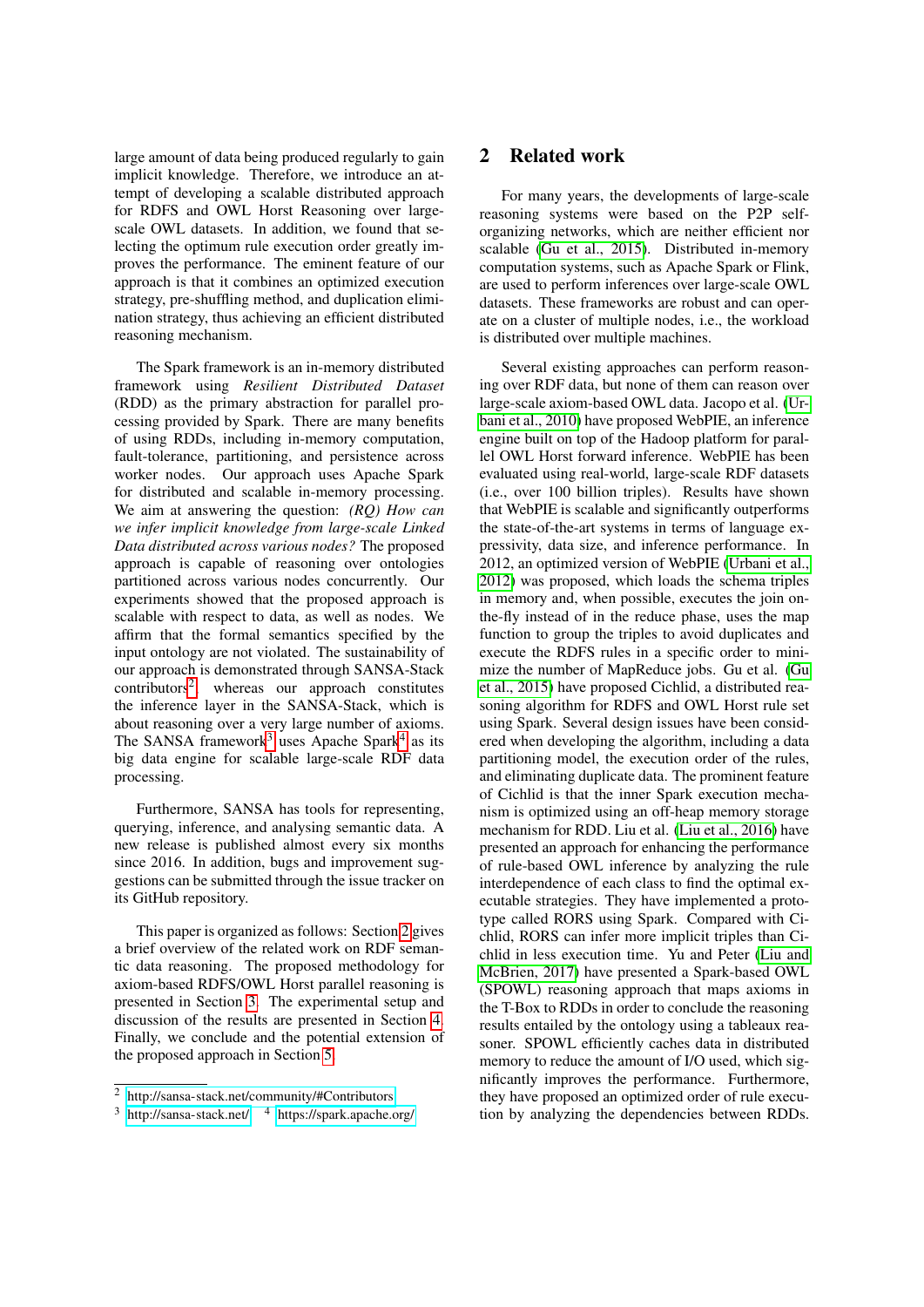<span id="page-2-1"></span>

Figure 1: RDFS parallel reasoning approach

Kim and Park [\(Kim and Park, 2015\)](#page-9-8) have presented an approach for scalable OWL ontology reasoning in a Hadoop-based distributed computing cluster using SPARK. They have overcome the limitation of I/O delay (i.e., disk-based MapReduce approach) by loading data into the memory of each node. In comparison with WebPIE, this approach outperforms the WebPIE performance when the LUBM dataset is used in the evaluation.

What additionally distinguishes our work from the related work mentioned above is the utilization of the optimal execution strategy proposed by Liu et al. [\(Liu](#page-9-6) [et al., 2016\)](#page-9-6) and the pre-shuffling method proposed by Gu et al. [\(Gu et al., 2015\)](#page-9-2) with our duplication elimination strategy (more details in the next section).

### <span id="page-2-0"></span>3 Parallel Reasoning

In this section, we present the methodology of the proposed approach for axiom-based RDFS/OWL Horst parallel reasoning. Our methodology comprise two tasks; 1) RDFS Parallel Reasoning, in which RDFS rules are applied until no new data is derived, and 2) OWL Parallel Reasoning, in which reasoning over the OWL Horst rule set is performed.

### 3.1 RDFS Parallel Reasoning

RDFS reasoning is an iterative reasoning process where RDFS rules are applied to the input data until no new data is derived. The RDFS rule set consists of 13 rules, as listed in [\(Hayes, 2004\)](#page-9-9). The rules with one clause are removed from the reasoning process because they do not influence the reasoning process. [Table 1](#page-3-0) illustrates the RDFS ruleset (in axiom-based structure) used in this paper. All reasoning steps are implemented using the following RDD operations: *map*, *filter*, *join*, and *union* operations.

[Figure 1](#page-2-1) shows the distributed RDFS reasoning approach using Spark RDD operations. First, the approach starts with the input OWL dataset, then converts it to the corresponding RDD of axioms. Next, the approach selects one rule to filter and combine the input RDD based on the semantics of this rule. Next, the derived results (i.e., the inferred axioms after applying the reasoning rule from the previous step) are merged with the original input data (i.e., the initial RDD[axioms]). Finally, the resulting dataset is used as input for the next reasoning rule. All rules are applied iteratively until a fixed-point iteration, in which no new data is produced, and then the reasoning process is terminated.

In many parallel RDFS reasoning approaches, each rule is applied through *join* operations, and the related data is read from various nodes. Consequently, due to the massive volume of data traffic between nodes, we encounter high network overhead. We can broadcast the schema axioms to every node before conducting the reasoning process, as the number of schema axioms is minimal and conserves constants in the real world [\(Heino and Pan, 2012;](#page-9-10) [Gu et al.,](#page-9-2) [2015\)](#page-9-2). The use of broadcast variables avoids network communication overhead, whereas the corresponding data used by the *join* operation is now available in each node. Algorithm [1](#page-3-1) illustrates the usage of the broadcast variables to optimize the execution of a rule  $R_6$ . Line 2 extracts all the OWLClassAssertion axioms from the ax RDD. Next, the algorithm extracts all the OWLSubClassOf axioms and converts it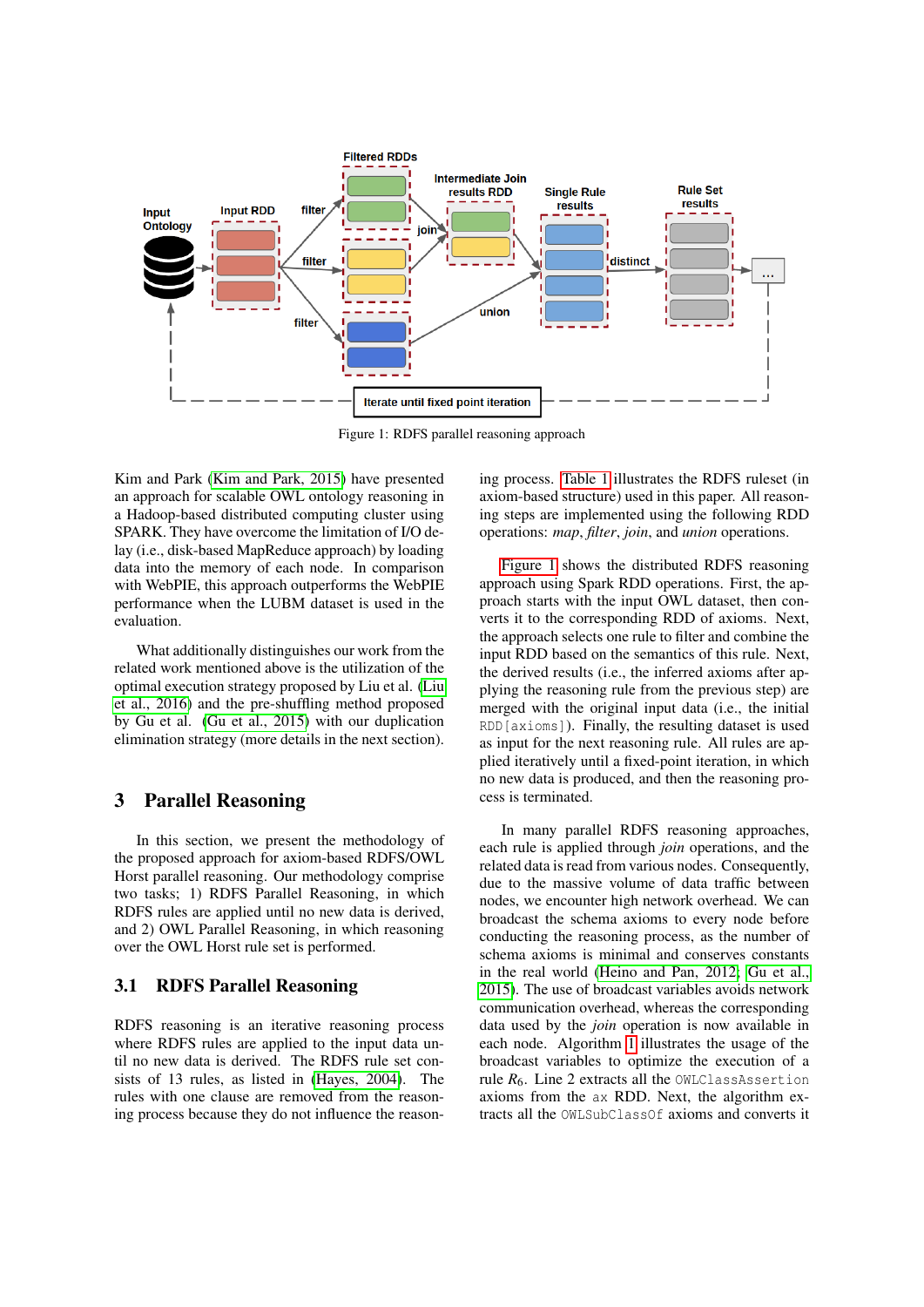<span id="page-3-0"></span>Table 1: RDFS rule set in terms of OWL Axioms. The following notation conventions are used: "C" is an OWLClass, "R" is an OWLObjectProperty, "P" is OWLDataProperty, "A" is an OWLAnnotationProperty, "i" is an OWLIndividual, "v" is OWLLiteral, "s" is an OWLAnnotationSubject, and "u", "w", "x" and "y" are instances. All names may have subscripts (*i*<sup>1</sup> ... *in*).

| Rule  | <b>Condition</b>                                                             | <b>Axiom to Add</b>                     |
|-------|------------------------------------------------------------------------------|-----------------------------------------|
| R1    | SubClassOf $(C, C_1)$ . SubClassOf $(C_1, C_2)$                              | SubClassOf $(C, C_2)$                   |
| R2(a) | SubDataPropertyOf $(P, P_1)$ .<br>SubDataPropertyOf $(P_1, P_2)$             | SubDataPropertyOf $(P, P_2)$            |
| R2(b) | SubObjectPropertyOf $(R, R_1)$ .<br>SubObjectPropertyOf $(R_1, R_2)$         | SubObjectPropertyOf $(R, R_2)$          |
| R2(c) | SubAnnotationPropertyOf $(A, A_1)$ .<br>SubAnnotationPropertyOf $(A_1, A_2)$ | SubAnnotationPropertyOf $(A, A2)$       |
| R3(a) | DataPropertyAssertion $(P_i \nu)$ .<br>SubDataPropertyOf $(P, P_1)$          | DataPropertyAssertion( $P_1$ i v)       |
| R3(b) | ObjectPropertyAssertion $(R i_1 i_2)$ .<br>SubObjectPropertyOf $(R, R_1)$    | ObjectPropertyAssertion $(R_1 i_1 i_2)$ |
| R3(c) | Annotation Assertion $(A \, s \, v)$ .<br>SubAnnotationPropertyOf $(A, A1)$  | AnnotationAssertion $(A_1 s v)$         |
| R4(a) | DataPropertyDomain $(P C)$ .<br>DataPropertyAssertion $(P_i v)$              | ClassAssociation (C i)                  |
| R4(b) | ObjectPropertyDomain $(R C)$ .<br>ObjectPropertyAssertion $(R i_1 i_2)$      | ClassAssertion $(C i_1)$                |
| R5(a) | DataPropertyRange $(PC)$ .<br>DataPropertyAssertion $(P i v)$                | ClassAssertion $(C_i)$                  |
| R5(b) | ObjectPropertyRange $(R C)$ .<br>ObjectPropertyAssertion $(R i_1 i_2)$       | ClassAssertion $(Ci)$                   |
| R6    | SubClassOf $(C, C_1)$ . ClassAssertion $(C, i)$                              | ClassAssertion $(C_1 i)$                |

Algorithm 1: Parallel reasoning algorithm of rule  $R_6$  using broadcast variables Input : *ax*: RDD of OWL Axioms

<span id="page-3-1"></span>

|              | $\mathbf{H}$                                                                       |  |  |  |
|--------------|------------------------------------------------------------------------------------|--|--|--|
|              | <b>Output:</b> Inferred axioms from rule $R_6$                                     |  |  |  |
| 1            | begin                                                                              |  |  |  |
| $\mathbf{2}$ | <b>val</b> ta = $ext{text}(ax, AxiomType.Classis)$                                 |  |  |  |
| 3            | $val$ sc = extract(ax, AxiomType.SubClassOf)                                       |  |  |  |
| 4            | $\text{map}(a \Rightarrow (a.\text{SubClass}, a.\text{SuperClass}))$               |  |  |  |
| 5            | .collect().toMap                                                                   |  |  |  |
| 6            | val $scBC = sc.broadcast(sc)$                                                      |  |  |  |
| 7            | val $R6 = \text{ta.fiter}(a = >$                                                   |  |  |  |
|              | scBc.value.contains(a.ClassExpression))                                            |  |  |  |
| 8            | $\text{iflatMap}(a \Rightarrow \text{scBC}.\text{value}(a.\text{ClassExpression})$ |  |  |  |
| 9            | $\mathbf{map}(s \Rightarrow$                                                       |  |  |  |
| 10           | ClassAssertionAxiom(s, a.getIndividual))                                           |  |  |  |
| 11           | end                                                                                |  |  |  |

to the corresponding Map (lines 3-5). Line 6 broadcasts the OWLSubClassOf map to all the nodes of the cluster. Finally, the OWLClassAssertion axioms are filtered out using the OWLSubClassOf broadcast variable scBC and mapped to get the inferred axioms based on the semantics of  $R_6$  (lines 7-11).

### 3.2 OWL Horst Parallel Reasoning

In addition to RDFS reasoning, there is another more powerful and complex rule set called OWL Horst reasoning rule set. Reasoning over the OWL Horst rule set is known as OWL reasoning [\(Ter Horst, 2005\)](#page-9-11). [Table 2](#page-4-0) lists the set of OWL Horst rules.

#### 3.2.1 Rule Analysis

The rules of OWL Horst are more complicated than those of RDFS, and we need to conduct more jobs to evaluate the complete closure [\(Urbani et al., 2009\)](#page-9-12). The OWL datasets contain several OWL Axioms structures. In this approach, we divide the OWL Axioms into three main categories: 1) *SameAs* axioms, which are OWLSameIndividual axioms, 2) *Type* axioms, which are OWLCLassAssertion axioms, and 3) *SPO*, which are the remaining axioms. Due to the complexity of the OWL Horst rules, we have analysed the set of rules and divide them into four main rule categories:

- − *SameAs rules*: Rules whose antecedent or consequence include OWLSameIndividual axiom. Those rules include  $O_1$ ,  $O_2$ ,  $O_5$ ,  $O_6$ ,  $O_8$ ,  $O_9$ , and *O*10. According to [\(Kim and Park, 2015;](#page-9-8) [Gu et al.,](#page-9-2) [2015\)](#page-9-2), rules  $O_8$  and  $O_9$  are used for ontology merging and can be excluded from the reasoning process.
- Type rules: Rules whose antecedent or consequence include OWLClassAssertion axiom. Those rules include  $R_4, R_5, R_6, O_{13}, O_{14}, O_{15}$ , and  $O_{16}$ .
- − *SPO rules*: Rules whose antecedent or consequence include axioms from SPO category. Those rules include  $R_3$ ,  $O_3$ ,  $O_4$ , and  $O_7$ .
- Schema rules: The remaining rules which are  $R_1, R_2, O_{11}$ , and  $O_{12}$ .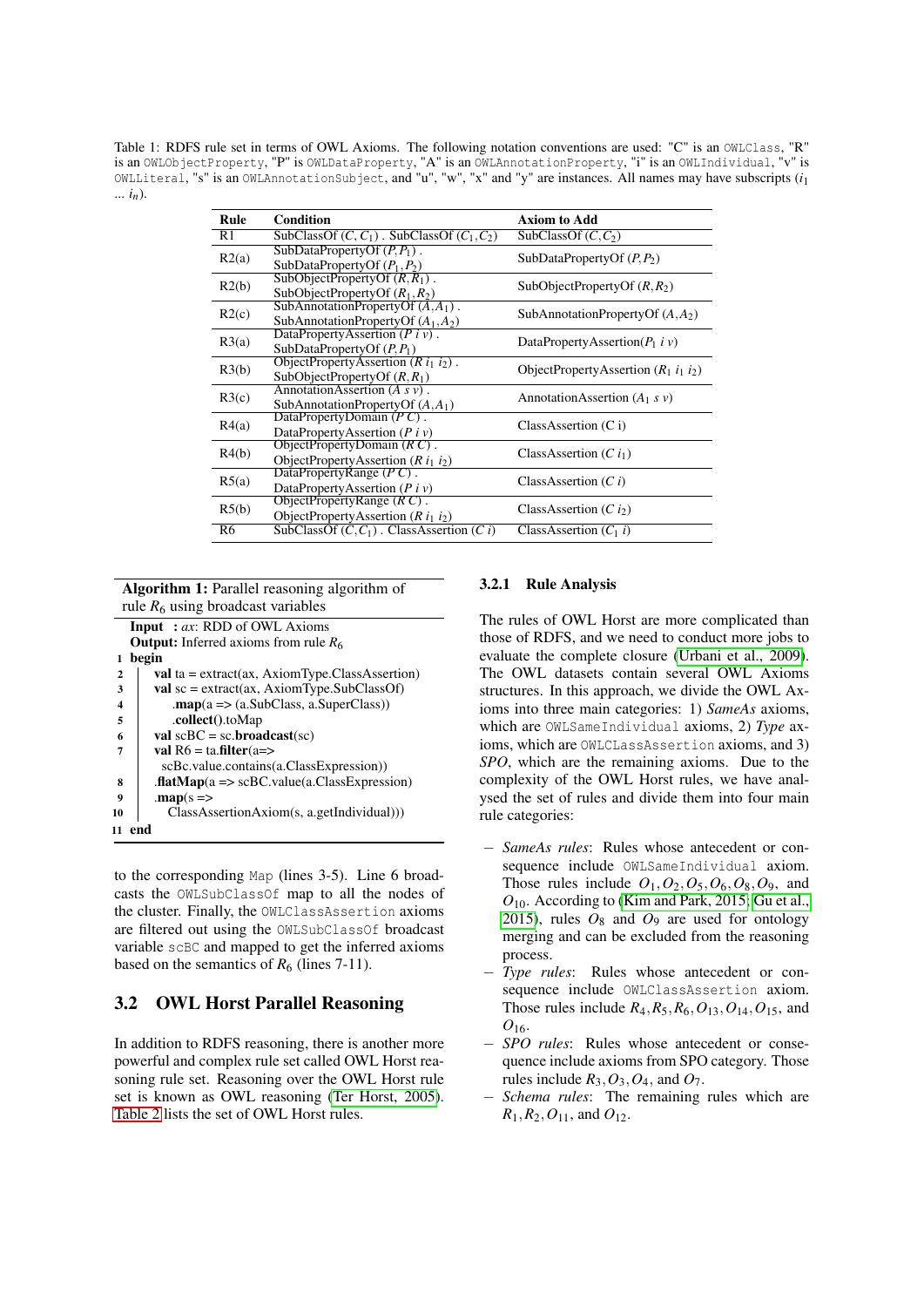<span id="page-4-0"></span>

| Rule                 | Condition                                                                           | <b>Axiom to Add</b>                   |
|----------------------|-------------------------------------------------------------------------------------|---------------------------------------|
| O <sub>1</sub>       | FunctionalObjectProperty $(R)$ .                                                    |                                       |
|                      | ObjectPropertyAssertion $(R i u)$ .                                                 | SameIndividual $(u w)$                |
|                      | ObjectPropertyAssertion $(R\,i\,w)$                                                 |                                       |
|                      | InverseFunctionalObjectProperty $(R)$ .                                             |                                       |
| O <sub>2</sub>       | ObjectPropertyAssertion $(R u i)$ .                                                 | SameIndividual $(u w)$                |
|                      | ObjectPropertyAssertion $(R w i)$<br>SymmetricObjectProperty $(R)$ .                |                                       |
| O <sub>3</sub>       | ObjectPropertyAssertion $(R u w)$                                                   | ObjectPropertyAssertion $(R w u)$     |
|                      | TransitiveObjectProperty $(R)$ .                                                    |                                       |
| O4                   | ObjectPropertyAssertion $(R i u)$ .                                                 | ObjectPropertyAssertion $(R\,i\,w)$   |
|                      | ObjectPropertyAssertion $(R u w)$                                                   |                                       |
| $\overline{O5}$      | SameIndividual $(u w)$                                                              | SameIndividual $(w u)$                |
| O6                   | SameIndividual $(iu)$ . SameIndividual $(uw)$                                       | SameIndividual $(i w)$                |
|                      | InverseObjectProperties $(R_1 R_2)$ .                                               |                                       |
| O7(a)                |                                                                                     | ObjectPropertyAssertion $(R_2 w u)$   |
| O7(b)                | ObjectPropertyAssertion $(R_1 u w)$<br>InverseObjectProperties $(R_1 R_2)$ .        | ObjectPropertyAssertion $(R_1 w u)$   |
|                      | ObjectPropertyAssertion $(R_2 u w)$                                                 |                                       |
| $\overline{OS}$      | Declaration(Class( $C_1$ )). SameIndividual ( $C_1$ , $C_2$ )                       | SubClassOf $(C_1, C_2)$               |
| O9(a)                | Declaration(DataProperty $(P_1)$ ).                                                 | SubDataPropertyOf $(P_1, P_2)$        |
|                      | SameIndividual $(P_1, P_2)$                                                         |                                       |
| O(9b)                | Declaration(ObjectProperty $(R_1)$ ).                                               | SubObjectPropertyOf $(R_1, R_2)$      |
|                      | SameIndividual $(R_1, R_2)$<br>DataPropertyAssertion $(P u w)$ .                    |                                       |
| O10(a)               | SameIndividual $(u x)$ . SameIndividual $(w y)$                                     | DataPropertyAssertion $(P x y)$       |
|                      | ObjectPropertyAssertion $(R u w)$ .                                                 |                                       |
| O10(b)               | SameIndividual $(u x)$ . SameIndividual $(w y)$                                     | ObjectPropertyAssertion $(R x y)$     |
| O11(a)               | EquivalentClasses $(C_1 C_2)$                                                       | SubClassOf $(C_1 C_2)$                |
| O(11(b))             | EquivalentClasses $(C_1 C_2)$                                                       | SubClassOf $(C_2 C_1)$                |
| $\overline{O11(c)}$  | SubClassOf $(C_1 C_2)$ . SubClassOf $(C_2 C_1)$                                     | EquivalentClasses $(C_1 C_2)$         |
| O12(a1)              | EquivalentDataProperty $(P_1 P_2)$                                                  | SubDataPropertyOf $(P_1 P_2)$         |
| O12(b1)              | EquivalentDataProperty $(P_1 P_2)$                                                  | SubDataPropertyOf $(P_2 P_1)$         |
|                      | SubDataPropertyOf $(P_1 P_2)$ .                                                     |                                       |
| O12(c1)              | SubDataPropertyOf $(P_2 P_1)$                                                       | EquivalentDataProperty $(P_1 P_2)$    |
| O12(a2)              | EquivalentObjectProperty $(R_1 R_2)$                                                | SubObjectPropertyOf $(R_1 R_2)$       |
| O12(b2)              | EquivalentObjectProperty $(R_1 R_2)$                                                | SubObjectPropertyOf $(R_2 R_1)$       |
|                      | SubObjectPropertyOf $(R_1 R_2)$ .                                                   |                                       |
| O12(c2)              | SubObjectPropertyOf $(R_2 R_1)$                                                     | EquivalentObjectProperty $(R_1 R_2)$  |
| O13(a1)              | EquivalentClasses $(C, D \tilde{a} \tilde{t}$ affasValue $(P v)$ .                  | ClassAssociation(C i)                 |
|                      | DataPropertyAssertion ( $P$ i v)                                                    |                                       |
| O13(b1)              | SubClassOf $(C, DataHasValue (P v))$ .                                              | ClassAssertion( $Ci$ )                |
|                      | DataPropertyAssertion ( $P$ i v)<br>EquivalentClasses $(C, ObjectHasValue (R v))$ . |                                       |
| O13(a2)              | ObjectPropertyAssertion $(R\,i\,v)$                                                 | ClassAssociation(C i)                 |
|                      | SubClassOf $(C, ObjectHasValue (R v))$                                              |                                       |
| O(13(b2))            | ObjectPropertyAssertion $(R i v)$                                                   | ClassAssociation(C i)                 |
| $\overline{O14(a1)}$ | ClassAssertion (DataHasValue $(P v), i$ )                                           | DataPropertyAssertion $(Piv)$         |
|                      | SubClassOf $(C, DataHasValue (P v))$ .                                              |                                       |
| O(14(b1))            | ClassAssertion $(C i)$                                                              | DataPropertyAssertion $(P_i \dot{v})$ |
| O14(c1)              | EquivalentClasses $(C, DataHasValue (P v))$ .                                       | DataPropertyAssertion ( $P$ i v)      |
|                      | ClassAssertion $(C i)$                                                              |                                       |
| O14(a2)              | ClassAssertion (ObjectHasValue $(R v)$ , i)                                         | ObjectPropertyAssertion $(R i v)$     |
| O14(b2)              | SubClassOf $(C, ObjectHasValue (R v))$ .                                            | ObjectPropertyAssertion $(R\,i\,v)$   |
| O14(c2)              | ClassAssertion $(C i)$<br>EquivalentClasses $(C, ObjectHasValue (R v))$ .           |                                       |
|                      | ClassAssertion $(C i)$                                                              | ObjectPropertyAssertion $(R\,i\,v)$   |
|                      | ObjectSomeValuesFrom $(R C)$ .                                                      |                                       |
| O15                  | ObjectPropertyAssertion $(R u w)$ .                                                 | ClassAssertion $(C u)$                |
|                      | ClassAssertion $(C w)$                                                              |                                       |
|                      | ObjectAllValuesFrom $(R C)$ .                                                       |                                       |
| O <sub>16</sub>      | ObjectPropertyAssertion $(R u w)$ .                                                 | ClassAssertion $(C w)$                |
|                      | ClassAssertion $(Cu)$                                                               |                                       |

Table 2: OWL-Horst rule set in terms of OWL Axioms.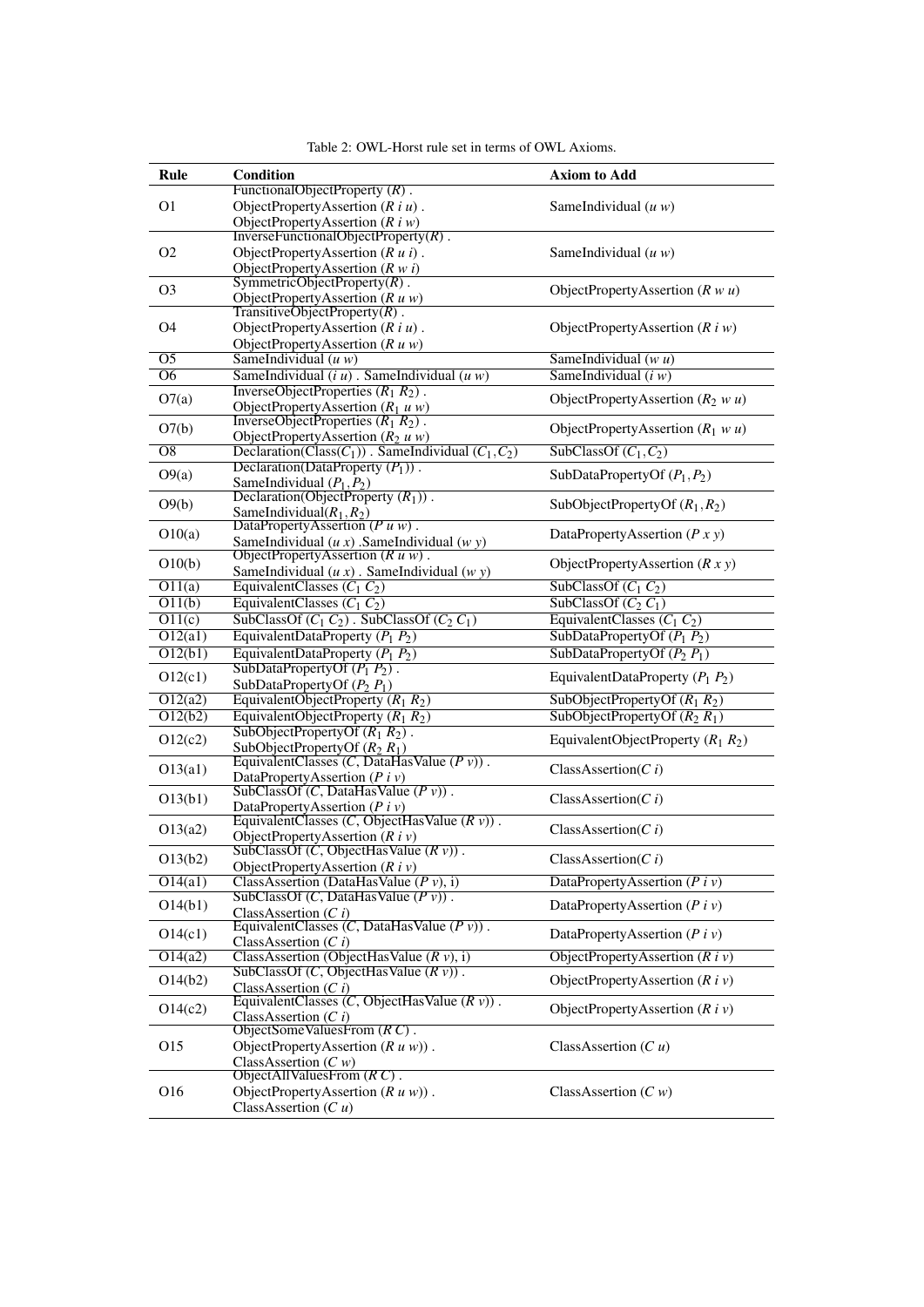<span id="page-5-0"></span>

Figure 2: The architecture of the proposed approach.

[Figure 2](#page-5-0) illustrates the architecture of the proposed approach. In the beginning, SANSA frame-work (SANSA-OWL layer<sup>[5](#page-0-0)</sup>) is used to convert the input functional syntax ontology to the corresponding RDD[OWLAxiom]. Afterwards, the *filter()* transformation is applied on the input *RDD* based on the semantic of each rule (i.e., extract the intended axioms for each specific rule). Then, the execution rule order is performed, as illustrated in the reasoning step. Relying on the interdependence of rules in each category, we selected the optimum rule execution strategy based on the order proposed in [\(Liu et al., 2016\)](#page-9-6). The execution order for *schema* category is  $O_{11a}$ ,  $O_{11b}$   $\rightarrow$  $R_1 \rightarrow O_{11c} \rightarrow O_{12a}$ ,  $O_{12b} \rightarrow R_2 \rightarrow O_{12c}$ . After applying the *schema* rules, we choose the rule execution order for *SPO* category as  $O_3 \rightarrow R_3 \rightarrow O_7 \rightarrow O_4$ . Afterwards, comes the rule execution order for *Type* rule category which is  $R_4 \rightarrow R_5 \rightarrow R_6 \rightarrow O_{14} \rightarrow O_{13} \rightarrow$  $O_{15} \rightarrow O_{16}$ . Finally, we ended with *SameAs* rule execution order which is  $O_1 \rightarrow O_{10} \rightarrow O_2 \rightarrow O_6 \rightarrow O_5$ . Ultimately, the inferred OWL axioms are merged with the input ontology.

Algorithm [2](#page-5-1) describes the parallel OWL Horst reasoning approach. The algorithm starts by applying the schema rules over the input axioms (line 2). Then, the reasoning process repeatedly applies rules over the input data (lines 3-12). After each step, the derived data is merged with the original data, i.e., the output of one rule is input to the next one. Next, *sameAs* rules are applied over the output (lines 13- 14). Finally, before returning the inferred axioms, we apply *distinct()* transformations to eliminate the duplicated axioms (line 15), in which the degree of par-

<span id="page-5-1"></span>Algorithm 2: Parallel OWL-Horst reasoning algorithm Input : *ax*: RDD of OWL Axioms, *rule\_set*: OWL Horst rule set Output: The inferred axioms merged with the original input data 1 begin

| $\overline{2}$ | schema inferred = $ax.\text{apply}(schema rules)$           |  |  |  |
|----------------|-------------------------------------------------------------|--|--|--|
| 3              | while <i>true</i> do                                        |  |  |  |
| 4              | $SPO$ inferred = $ax.$ apply( $SPO$ rules)                  |  |  |  |
| 5              | <b>if</b> SPO_inferred.count $!= 0$ then                    |  |  |  |
| 6              | $ax = ax.$ <b>union</b> (SPO inferred)                      |  |  |  |
| 7              | type_inferred = $ax.$ apply(type_rules)                     |  |  |  |
| 8              | <b>if</b> type inferred.count $\ell = 0$ then               |  |  |  |
| 9              | $ax = ax.$ <b>union</b> (type_inferred)                     |  |  |  |
| 10             | <b>if</b> SPO_inferred.count=0 &&                           |  |  |  |
|                | type inferred.count=0 then                                  |  |  |  |
| 11             | break                                                       |  |  |  |
| 12             | end                                                         |  |  |  |
| 13             | same As inferred = $ax.\text{apply}(same As \text{ rules})$ |  |  |  |
| 14             | $ax = ax.$ <b>union</b> (sameAs inferred)                   |  |  |  |
| 15             | ax.distinct(parallelism)                                    |  |  |  |
| 16             | return rdd                                                  |  |  |  |
| 17             | end                                                         |  |  |  |
|                |                                                             |  |  |  |

allelism is passed. The degree of parallelism is specified based on the number of cores in the cluster.

#### 3.2.2 Optimization for join reasoning.

In OWL Horst rules, there is more than one rule that requires multiple *join* operations. Such rules contain more than one *OWLAssertionAxiom*. Since the schema axioms are usually small, the optimization algorithm (using *broadcast* variables) is also used to optimize the OWL Horst reasoning.

<sup>5</sup> <https://github.com/SANSA-Stack/SANSA-OWL>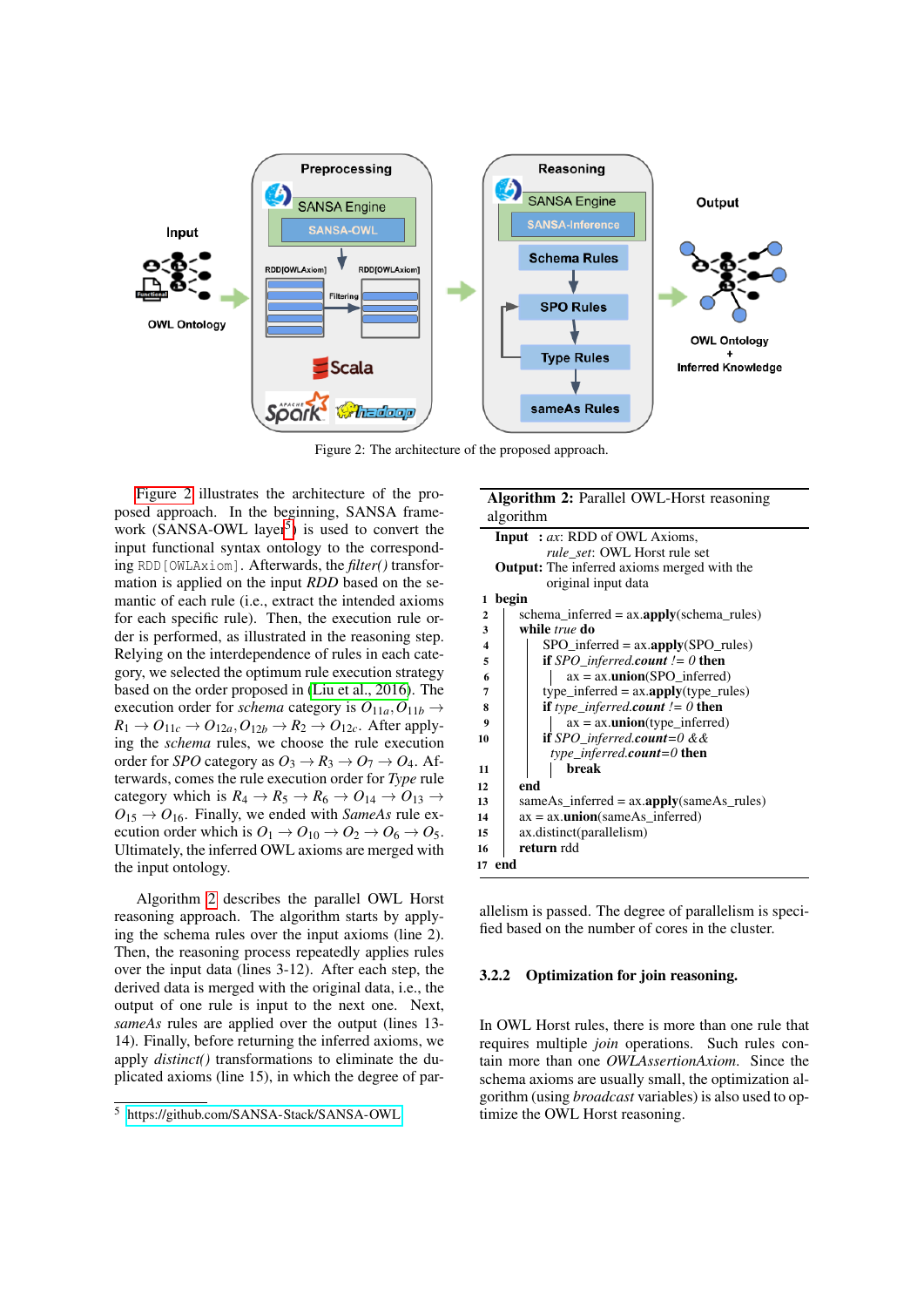#### 3.2.3 Eliminating Duplicate Axioms

The *pre-shuffle* optimization method (proposed in [\(Gu](#page-9-2) [et al., 2015\)](#page-9-2)) is used to eliminate the duplicated axioms using *distinct* operation over the resultant Spark RDD. In the pre-shuffle strategy, an RDD is partitioned and cached in memory before invoking the *distinct* operation on it, to optimize the wide dependencies among RDDs against the narrow dependencies. Wide dependencies can generally be avoided when constructing distributed algorithms to prevent overhead communication. After studying the state of the art, we observed that almost all of them eliminate duplicate data after the reasoning process, which greatly increases the running time. Therefore, in the proposed approach, we eliminate the duplicated data from the derived results of each set of rules in each category, i.e., *SameAs*, *Type*, *SPO*, and *Schema* categories. Therefore, *pre-shuffle* method is applied before performing the duplicate elimination strategy. We found that the elimination of duplication before performing reasoning of the rules from the next category has reduced the number of axioms used in the next process, which decreases the reasoning time dramatically. Experiment 3 (in [subsection 4.2\)](#page-7-0) illustrates the performance improvement with and without using the proposed duplicate elimination strategy.

#### 3.2.4 Transitive Rules

To conduct the transitive closure, a *self-join* operation is needed on the set of transitive pairs. Performing the *self-join* over the transitive pairs is not efficient because it requires a large amount of redundant work. Moreover, it performs too many iterative processes which significantly increases the running time. For example, consider the transitive chain  $a \rightarrow b \rightarrow c \rightarrow d \rightarrow e$ . The implicit transitive pair  $(a, e)$ , can be produced multiple times, such as computed from  $(a, c)$  and  $(c, e)$ , or from  $(a, b)$  and  $(b, e)$ , ... etc. To enhance the reasoning performance, we adopt the transitive closure algorithm proposed in [\(Liu et al.,](#page-9-6) [2016\)](#page-9-6).

Algorithm [3](#page-6-1) describes in detail the essential steps carried out by the parallel transitive closure algorithm. The transitive pairs *tc* are passed as input to the algorithm. For example, to compute the transitive rule  $R_1$ , we pass all pairs of OWLSubClassOf axioms as input. Consider that we have the two axioms OWLSubClassOf(a,b) and OWLSubClassOf(b,c), then the pairs RDD will contains the two pairs  $[(a, b), (b, c)]$ . In the beginning, the transitive pairs are cached in memory for further computations (line 3). Then, the pairs are swapped  $(y = [(b, a), (c, b)])$  and

<span id="page-6-1"></span>

| <b>Algorithm 3:</b> Parallel transitive closure algo- |                                                                        |  |  |  |
|-------------------------------------------------------|------------------------------------------------------------------------|--|--|--|
|                                                       | rithm                                                                  |  |  |  |
|                                                       | <b>Input</b> : <i>pairs</i> : RDD of transitive pairs                  |  |  |  |
|                                                       | <b>Output:</b> tc: transitive closure                                  |  |  |  |
| 1                                                     | begin                                                                  |  |  |  |
| $\overline{2}$                                        | <b>var</b> nextCount = $1L$                                            |  |  |  |
| 3                                                     | var tc = pairs.cache()                                                 |  |  |  |
| $\overline{\mathbf{4}}$                               | $var x = tc$                                                           |  |  |  |
| 5                                                     | <b>var</b> $y = x \cdot \text{map}(a \Rightarrow a \cdot \text{swap})$ |  |  |  |
| 6                                                     | .partition $By(p).cache()$                                             |  |  |  |
| 7                                                     | do                                                                     |  |  |  |
| 8                                                     | val $z = x$ .partitionBy(p).cache()                                    |  |  |  |
| $\boldsymbol{9}$                                      | val $x1 = y$ . join(z)                                                 |  |  |  |
| 10                                                    | $\text{map}(a \Rightarrow (a_2, 2, 1, a_2, 2, 2))$                     |  |  |  |
| 11                                                    | $x = x1$ <b>.subtract</b> (tc, parallelism).cache()                    |  |  |  |
| 12                                                    | $nextCount = x.count()$                                                |  |  |  |
| 13                                                    | <b>if</b> nextCount $!= 0$ then                                        |  |  |  |
| 14                                                    | $y = x \cdot map(a \Rightarrow a \cdot swap)$                          |  |  |  |
| 15                                                    | .partitionBy $(p)$ .cache $()$                                         |  |  |  |
| 16                                                    | val $s = tc.$ partition $By(p)$ . cache()                              |  |  |  |
| 17                                                    | val tc1 = s.join(y)                                                    |  |  |  |
| 18                                                    | .map(a=>(a, _2, _2, a, _2, _1)).cache()                                |  |  |  |
| 19                                                    | $tc = tc1$ .union(tc).union(x).distinct()                              |  |  |  |
| 20                                                    | while <i>nextCount != 0</i> ;                                          |  |  |  |
| 21                                                    | return to                                                              |  |  |  |
| 22                                                    | end                                                                    |  |  |  |

partitioned across the cluster using *p*, which is a defined hash partitioner (lines 5-6). Line 9 performs the join operation on the original and swapped pairs. For example, we perform *join* over the pairs  $(a,b)$ . $(b, c)$ to get RDD of  $(b = b, (a, c))$  then map the output to get the new  $(a, c)$  paths. After that, line 11 gets only the new inferred pair which is  $(a, c)$  pair. If we get at least one new pair, then the process is repeated to get the new pair in the transitive chain (lines 14- 18). Finally, line 19 adds the inferred pairs to the original RDD of transitive pairs (i.e., *tc*) and hence  $tc = [(a,b), (b,c), (a,c)]$ . The process is continued until no new pairs are inferred. In Algorithm [3,](#page-6-1) the *cache()* operation is invoked over the joined RDDs. Caching the data before the *join* operation substantially enhances the performance of the algorithm. The transitive closure algorithm can also be used to compute  $O_6$ .

# <span id="page-6-0"></span>4 Evaluation

In this section, we describe the evaluation of the proposed approach. We conducted three types of experiments; 1) *Experiment 1*: we evaluate the reasoning time of our distributed approach with different data sizes to analyze the data scalability and the performance of the reasoning process, 2) *Experiment 2*: we measure the speedup performance by increasing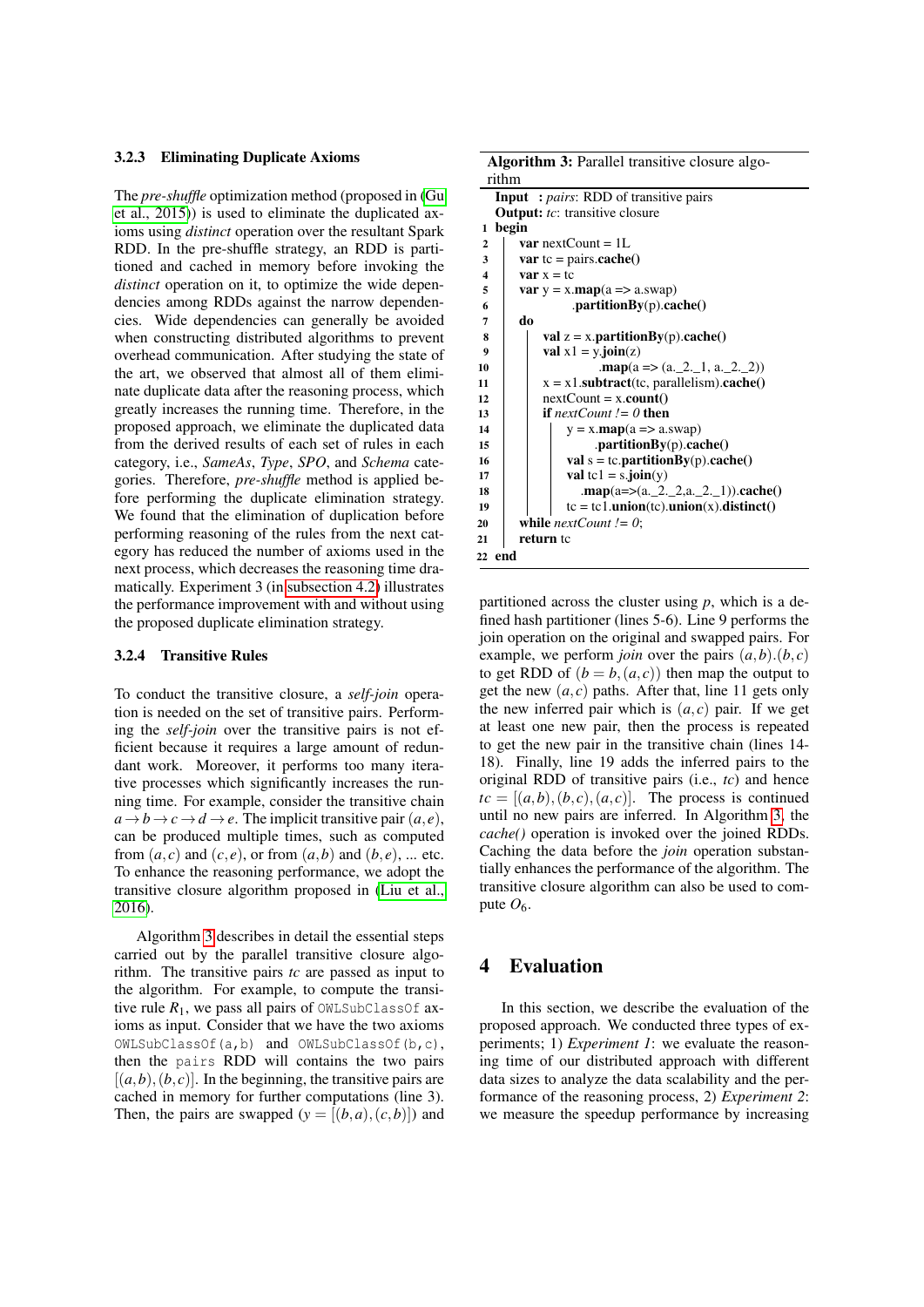the number of working nodes (i.e., machines) in the cluster environment to evaluate the horizontal node scalability, and 3) *Experiment 3*: we measure the reasoning time of our approach with and without the proposed duplicate elimination strategy to analyze the performance of the reasoning process in both cases. We start with the experimental setup, then we present and discuss the results. The objective is to answer the following evaluation questions (EQs):

- *EQ1) How does the runtime of the proposed approach be influenced with and without caching?*
- *EQ2) How does the distribution of the workload over multiple machines affect the runtime?*
- *EQ3) How does the speedup ratio vary regarding the number of worker nodes?*
- *EQ4) How efficient is the proposed approach when the reasoning is distributed over multiple machines?*

Metrics. Two metrics are used to measure the performance of parallel algorithms; Speedup ratio and Efficiency. The *speedup ratio* (*S*) is a significant metric for measuring the performance of parallel algorithms against serial ones. Mathematically, the speedup ratio is defined as  $S = \frac{T_L}{T_N}$ , where  $T_L$  is the execution time of the algorithm in local mode, and  $T_N$  is the time of N workers. *Efficiency* ( $E = \frac{S}{N}$ ) represents how well parallel algorithms utilize the computational resources by measuring the speedup per worker. It is the time taken to run the algorithm on N workers in comparison with the time to run it on a local machine.

#### 4.1 Experimental Setup

System configuration. All distributed experiments have been run on a cluster with five nodes. Among these nodes, one is reserved to act as the master, and the other four nodes are the computing workers. Each node has AMD Opteron 2.3 GHz processors (64 Cores) with 250 GB of memory, and the configured capacity is 1.7 TB. The nodes are connected with 1 Gb/s Ethernet. Furthermore, Spark v2.4.4 and Hadoop v2.8.1 with Java 1.8.0 are installed on this cluster. All local-mode experiments are carried out on a single cluster instance. All distributed experiments have been run three times, and we reported the average execution time.

Benchmark. Lehigh University (LUBM) [\(Guo](#page-9-13) [et al., 2005\)](#page-9-13) synthetic benchmark has been used for the experiment. For the evaluation of Semantic Web repositories, LUBM is used to assess systems with various reasoning and storage process capacities over large datasets. The benchmark is expressed in OWL Lite language. We used the LUBM data generator in

<span id="page-7-1"></span>

Figure 3: Sizeup evaluation with and without caching.<br>■ Local mode ■ Cluster mode



Figure 4: Evaluation in cluster and local environments.

our experiment to generate five datasets with different sizes: LUBM-5, LUBM-10, LUBM-20, LUBM-50, and LUBM-100, where the number attached to the benchmark name, e.g., 20 in LUBM-20, is the number of generated universities. In addition, to evaluate the efficiency of the proposed approach with more complex OWL languages, we used the Univer-sity Ontology Benchmark (UOBM)<sup>[6](#page-0-0)</sup>. UOBM extends LUBM [\(Guo et al., 2005\)](#page-9-13) and generates more realistic datasets. UOBM covers a complete set of OWL 2 constructs by including both OWL Lite and OWL DL ontologies. UOBM generates three different data sets: one, five, and ten universities. Properties of the generated datasets, loading time to the HDFS, the number of axioms of each dataset, and the number of inferred axioms are listed in [Table 3.](#page-8-0)

#### <span id="page-7-0"></span>4.2 Results and Discussion

*Experiment 1 (Data Scalability):* In this experiment, we increase the size of the input OWL datasets to measure the effectiveness of the proposed reasoning approach. In the cluster environment, we preserve a constant number of nodes (workers) at five and raise the size of datasets to determine whether larger datasets can be processed by the proposed approach. We run the experiments on five different datasets from the LUBM benchmark to measure the data scalability. We start by creating a dataset of five universities (i.e.,

<sup>6</sup> <https://www.cs.ox.ac.uk/isg/tools/UOBMGenerator/>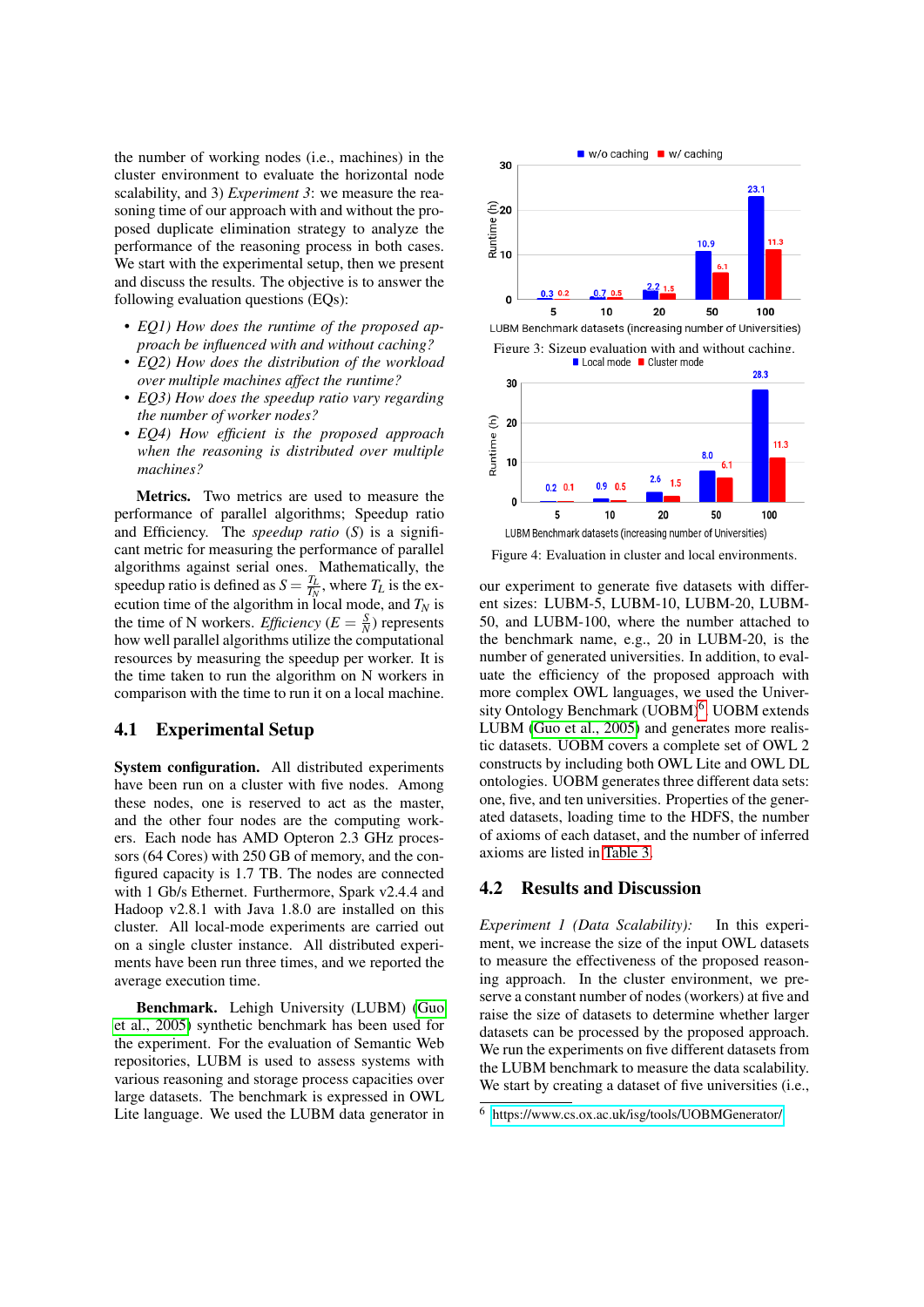<span id="page-8-0"></span>

| <b>Dataset</b> | <b>Size</b> | Load       | #Axioms    | #Inferred |      | <b>Speedup Efficiency</b> |
|----------------|-------------|------------|------------|-----------|------|---------------------------|
|                |             | time (sec) |            |           |      |                           |
| $LUBM-5$       | 118 MB      | 3          | 636,446    | 274,563   | 1.4x | 0.3                       |
| $LUBM-10$      | 284 MB      | 9          | 1,316,517  | 559.873   | 1.7x | 0.3                       |
| $LUBM-20$      | 514 MB      | 10         | 2.781.477  | 1,182,585 | 1.8x | 0.4                       |
| $LUBM-50$      | 1.3 GB      | 17         | 6,654,755  | 2,924,925 | 2.1x | 0.4                       |
| $LUBM-100$     | $2.7$ GB    | 48         | 13,310,784 | 6,204,835 | 2.5x | 0.5                       |
| $UOBM-10$      | 282 MB      | 8          | 1.475.832  | 494.143   | 1.9x | 0.5                       |
|                |             |            |            |           |      |                           |

Table 3: LUBM benchmark datasets (functional syntax)

LUBM-5), then we increase the number of universities (i.e., scaling up the size).

[Figure 3](#page-7-1) indicates the run time of the proposed approach with and without caching mechanism for each dataset. Caching is a technique for speeding up processes with multiple access to the same RDD, which holds the data in memory and speeds up the computations. The x-axis represents the produced LUBM datasets with an increase in the number of universities, while the y-axis represents the time of execution in hours. As illustrated in [Figure 3,](#page-7-1) the reduction in execution time between the proposed approach (blue columns) and without caching (red ones) is clear (response to *EQ1*). For instance, OWL Horst reasoning on LUBM-100 costs around 23 hours without caching, while the time is decreased by 52% (i.e., becomes 11.3 hours) after the caching was triggered. Therefore, we conclude that the proposed approach is scalable in terms of data scalability. [Fig](#page-7-1)[ure 4](#page-7-1) displays the performance of the proposed approach obtained in a cluster environment comprising five worker machines. For example, consider the LUBM-100 dataset; the execution time in a single (local) machine environment is decreased from 28.3 hours to 11.3 hours compared to the cluster environment. The reason is the distribution of the computations across multiple machines. The usage of cluster mode has decreased the running time by 60% for LUBM-100 (response to *EQ2*).

*Experiment 2 (Node Scalability):* In this experiment, we vary the number of nodes in the cluster (with one node each time from one to five) with an eye towards affirming the node scalability. [Figure 5](#page-8-1) illustrates the scalability performance of our approach by increasing the number of worker nodes from one to five for the LUBM-10 dataset. The execution time was dramatically decreased from 146 to 40 minutes, i.e., approximately one-third. It is apparent that the time of execution drops linearly as the number of workers increases (response to *EQ3*). The speedup and efficiency ratios for the five datasets are shown in [Table 3.](#page-8-0) Concerning the number of workers, the

<span id="page-8-1"></span>

Figure 5: Run time in the cluster with various number of nodes for LUBM-10.<br>■ w/o duplicate ■ w/ duplicate





Figure 6: Evaluation with and without our duplicate elimination strategy.

speed of the selected data is improved sequentially (response to *EQ4*). In conclusion, the results illustrate that the proposed OWL Horst reasoning approach has achieved near-linear output scalability in the context of speedup.

*Experiment 3 (Duplicate Elimination):* In this experiment, we study the effect of eliminating duplicates on the performance using our strategy. This strategy aims to reduce the amount of data that potential jobs can handle by removing duplicates as early as possible. To do so, we recorded the execution time with and without the proposed duplicate elimination strategy, i.e., eliminating duplicates after the completion of the reasoning process. As shown in [Figure 6,](#page-8-1) the execution time is dramatically decreased when our elimination strategy is applied.